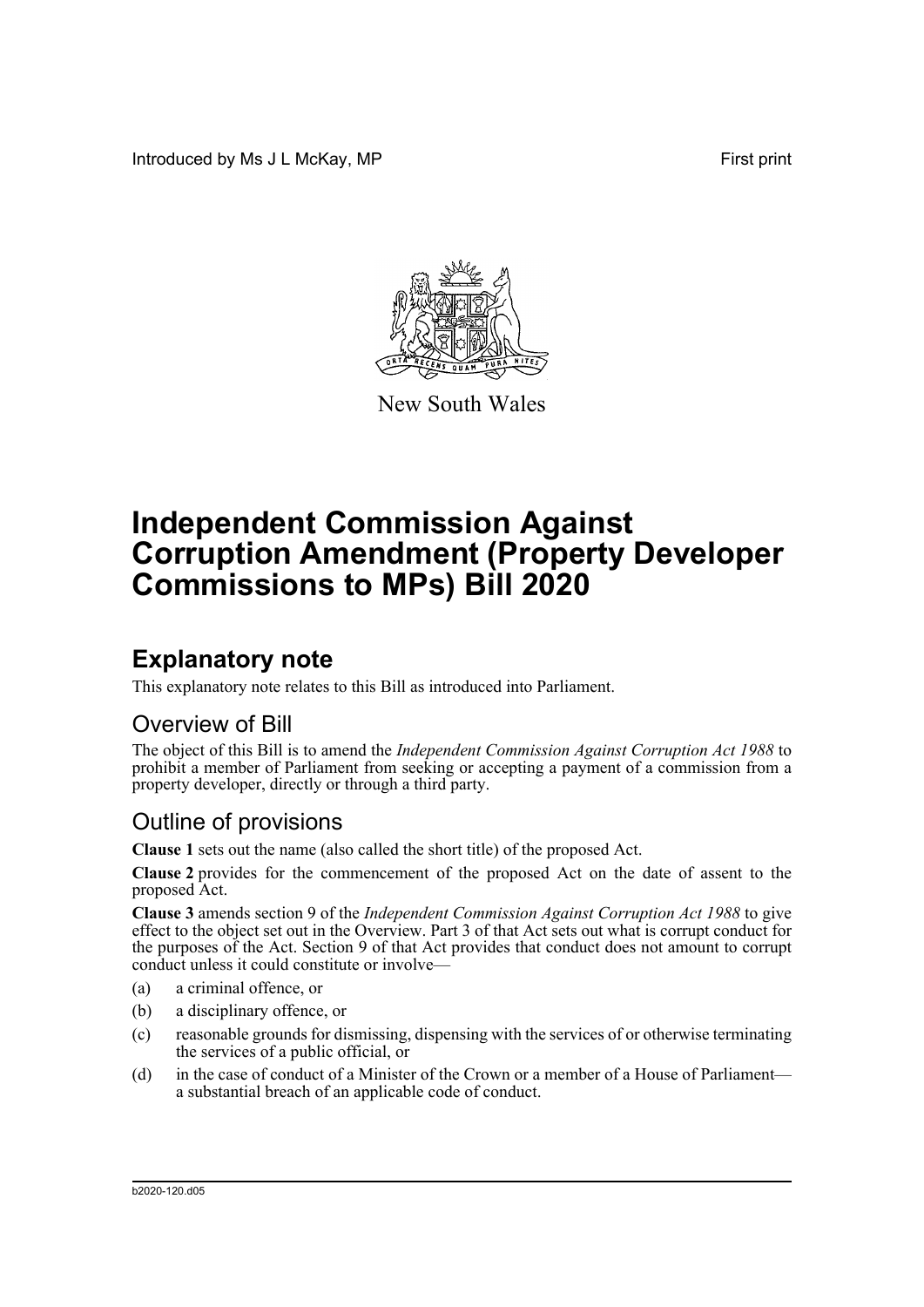Independent Commission Against Corruption Amendment (Property Developer Commissions to MPs) Bill 2020 [NSW] Explanatory note

The amendments provide that a substantial breach of the prohibition set out above by a member of Parliament may also constitute corrupt conduct in the same way as a breach of the applicable code of conduct for a member of Parliament.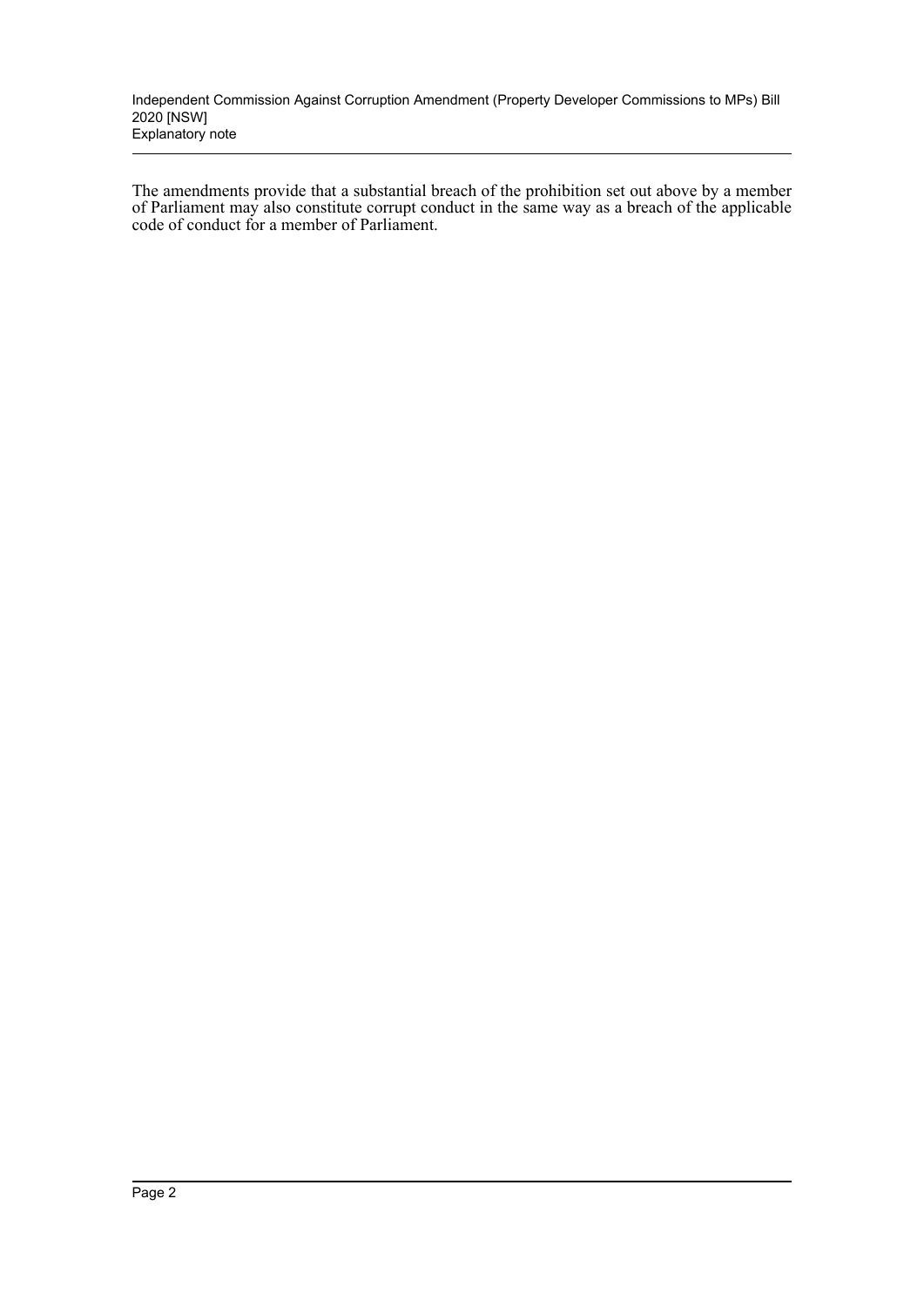Introduced by Ms J L McKay, MP **First** print



New South Wales

## **Independent Commission Against Corruption Amendment (Property Developer Commissions to MPs) Bill 2020**

### **Contents**

|                                                                          | Page |
|--------------------------------------------------------------------------|------|
| Name of Act                                                              |      |
| Commencement                                                             |      |
| Amendment of Independent Commission Against Corruption Act 1988<br>No 35 |      |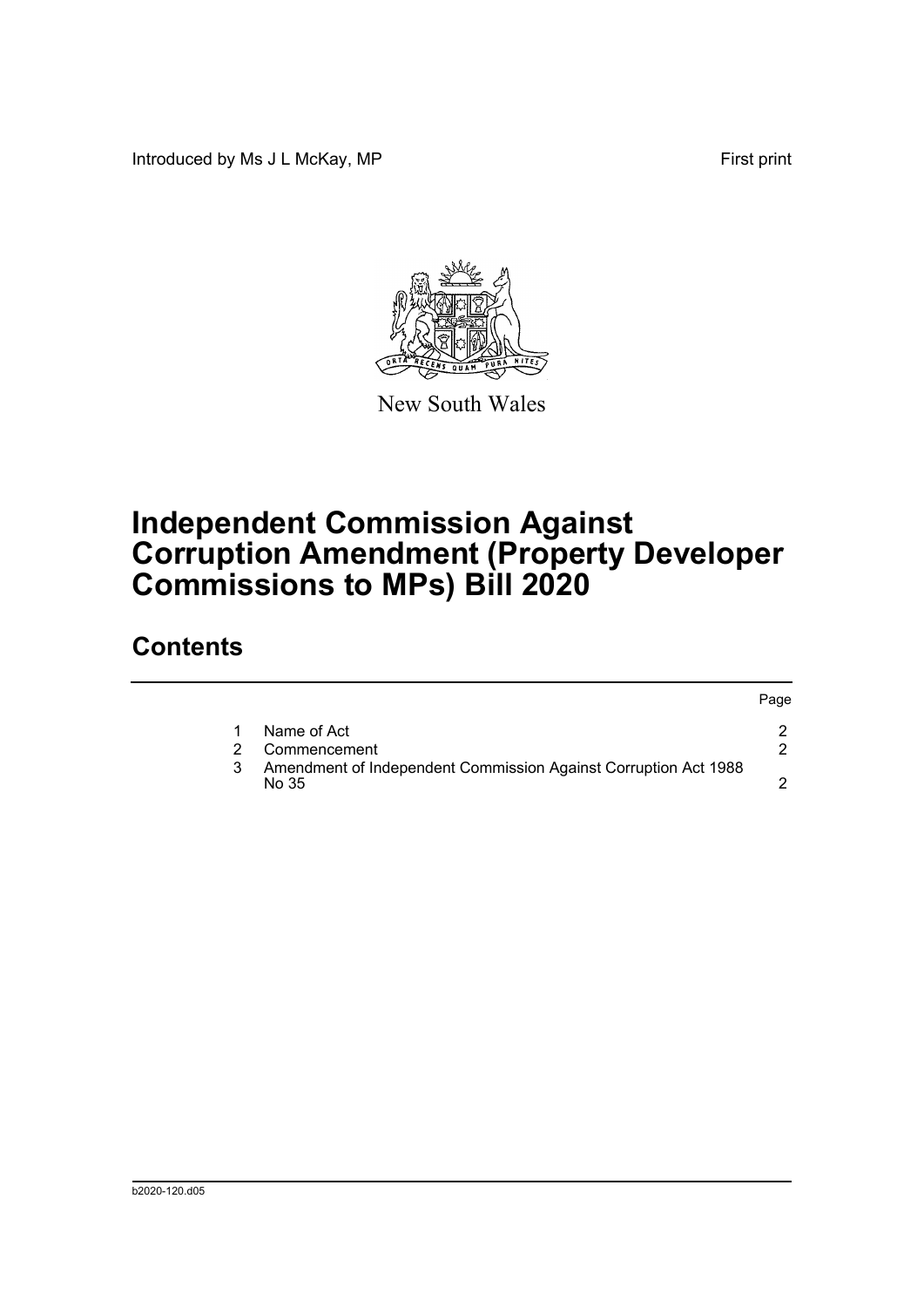

New South Wales

## **Independent Commission Against Corruption Amendment (Property Developer Commissions to MPs) Bill 2020**

No , 2020

#### **A Bill for**

An Act to amend the *Independent Commission Against Corruption Act 1988* to prohibit a member of Parliament from seeking or accepting a payment of a commission from a property developer, directly or through a third party.